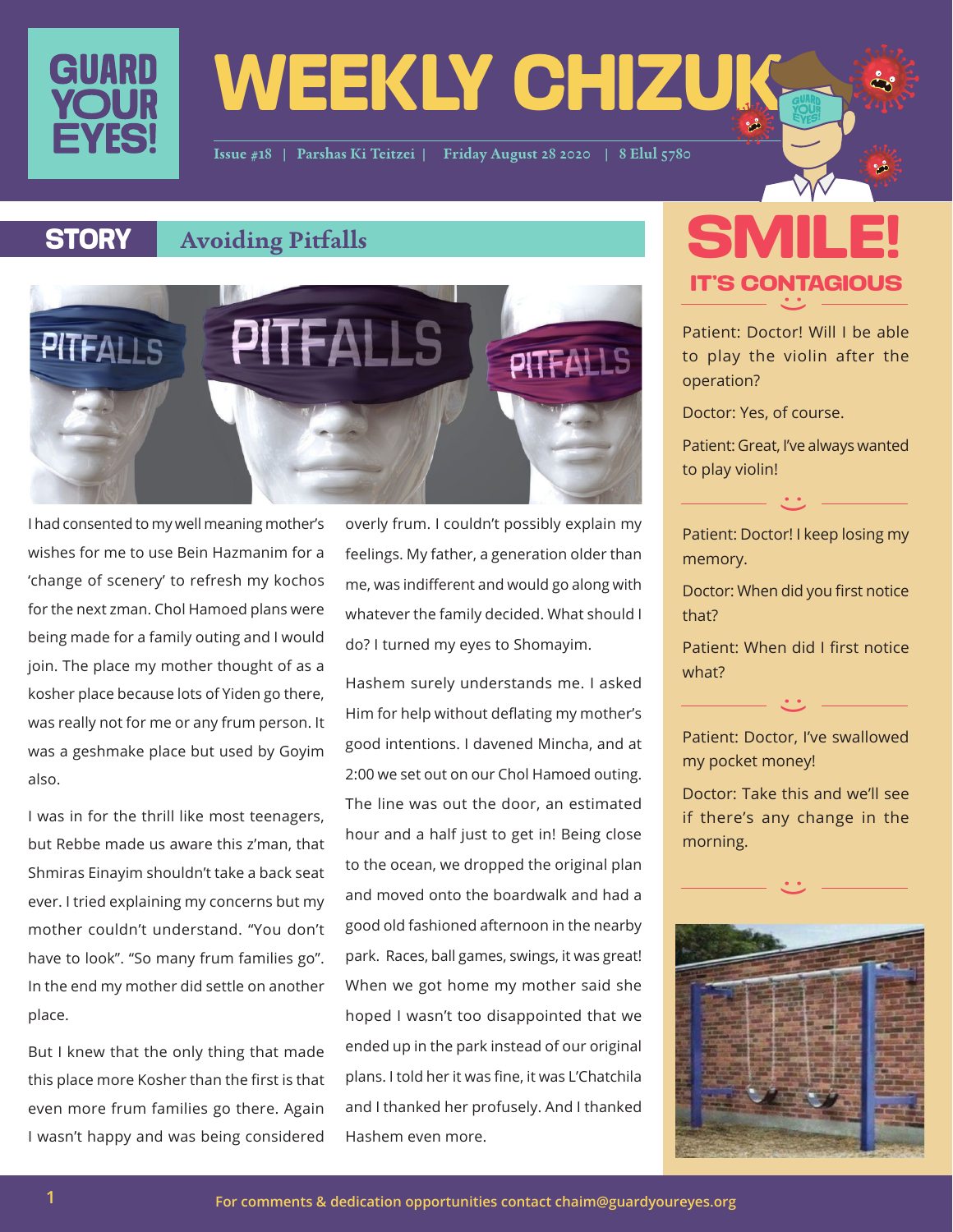## **Working 'Kineged' the Yetzer Hara**



In the Parsha of Yefas To'ar, Rashi brings Chazal: "The Torah was only speaking 'kineged' the Yetzer Hara". The word 'Kineged' can be understood in two ways. Either "because of" or "against". Interestingly, in this Parsha it seems that both ways are profoundly true!

**Treasure or Trash?** 

Hashem is letting us know that He understands the nature of lust, and that a person cannot always be expected to control themselves. As Rashi says, "if Hashem wouldn't have allowed it, he would marry her even though it was prohibited". And as we saw in last week's Parsha, the people who went to war were Tzadikim who were not afraid of any sin. Even so, we see how powerful lust can be; to the point that Hashem knows that he would sin if it wasn't permitted. This is the simple understanding of the word "kineged" - meaning "because of". In other words, the Heter (permission) of Yefas To'ar was given "because of" the powerful nature of lust.

However, the other meaning of the word "Kineged" means "against". In this case, Chazal can be understood as saying the following: "Why did the Torah write the Parsha of Yefas To'ar? To teach us how to work AGAINST the Yetzer Hara".

Hashem knows that lust can be super-powerful. We can't always just say "no" to the Yetzer Hara and walk away from an overpowering feeling of lust. So what hope is there for us in such a situation? Comes this Parsha - in Hashem's infinite wisdom, and tells us what to do in such a case. If we can't just walk away, here's what we CAN do instead: "Vahaveisah el toch beisecha" - Take her into your home, but... WAIT. Don't give in to the lust right away. "Vigilcha es roisha" - Let's shave off her long flowing hair, cut off her pretty nails, we'll dress her up in clothes of mourning, etc... Hair, nails and clothing all represent the "chitzonius" i.e. the "outer trappings" that don't let us see the real person underneath... Ok, now we can start to see her for who she really is; a bald, weepy eyed woman, dressed in shmatehs.

And we can do the same thing if we feel overpowered with lust. If we feel unable to just let go of it, we can take the image inside our mind - but instead of relishing it, we should imagine that we shaved off her hair and nails, and dressed her in rags! Then, there is finally hope that we'll let go of the lust.

But if we still don't want to let go of it and insist on indulging the lust in spite of the fact that it has already cooled down, the end will be bitter. As Rashi writes, he will come to hate her; i.e. he will end up hating the lust.



#### **Beware of Being Captured!**

In this week's Parasha, we are given the beautiful the – יפת תאר about mitzva

woman. Why does our Holy and pure Torah can speak about such things?

Our Sages describe this as לא דברה תורה אלא כנגד יצר הרע. The Torah spoke only in response to the Evil Inclination!

Now please take a careful look at the most peculiar language  $of all:$ 

"!!Captivity its Capture will you and… "…ושבית שביו"

What does this mean? How does one actually "Capture its Captivity?"

What we can learn from this, is that Lust is a form of Captivity. As the expression goes "captivated by their beauty". Hashem is **warning us** to beware of being "Captured (by) its Captivity," i.e. not to be held captive by the lust that captures us!!

Indeed, without help, it is too much for us. But there is ONE who has all Power – that ONE is G-D!" As the famous saying goes, "Let Go and Let G-d"

Most of us would probably be very pleased to Let God take care of all our problems and our enemies. BUT FIRST, the biggest hurdle we have to overcome is making the decision and taking active steps to "Let go" and let Hashem run our lives!!

Thanks to Ki Seitzie, now I really understand the piece of advice I received from friend who taught me:

"No G-d...No Peace. Know G-d... Know Peace."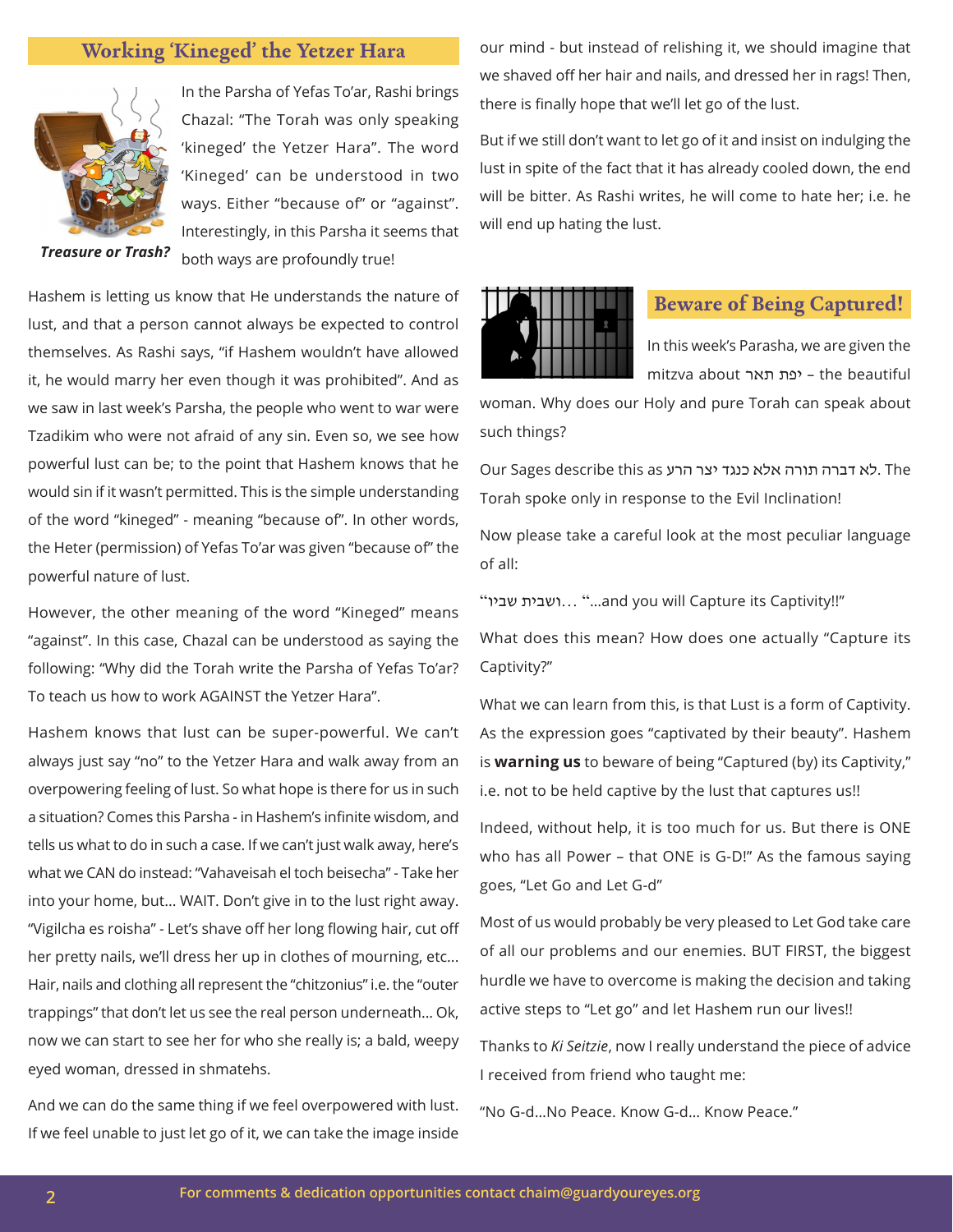## **PARSHA INSIGHT**

### Ki Setzei: When in Love, Think Twice

#### **By Rabbi Abraham J. Twerski**



*"You shall not plow with an ox and a* donkey together." (Deuteronomy 22:10).

Chinuch explains that the two animals pull at different rates, and one or both will suffer. Chinuch explains that this applies to human relationships as well. Two people

with conflicting personality types should not become partners in a business nor in a marriage.

A farmer who is eager to get his plowing done may overlook the fact that pairing an ox with a mule will result in harm to the animals, and the loss will ultimately be greater than the gain.

We are vulnerable to infatuation, and this may result in failure to see incompatibilities.



## **DESIRES ARE AN ILLUSION**

Gaze at one of the black dots along the center of the image. Do you notice how the other black dots seem to disappear?

Our eyes are a tremendous blessing that allow us to perceive the world around us. However our eyes can trick us as well, making us believe that we need things that in reality it may be very bad for us. Let's train ourselves to use our eyes for good and not let them trick us to turn after our hearts desires!